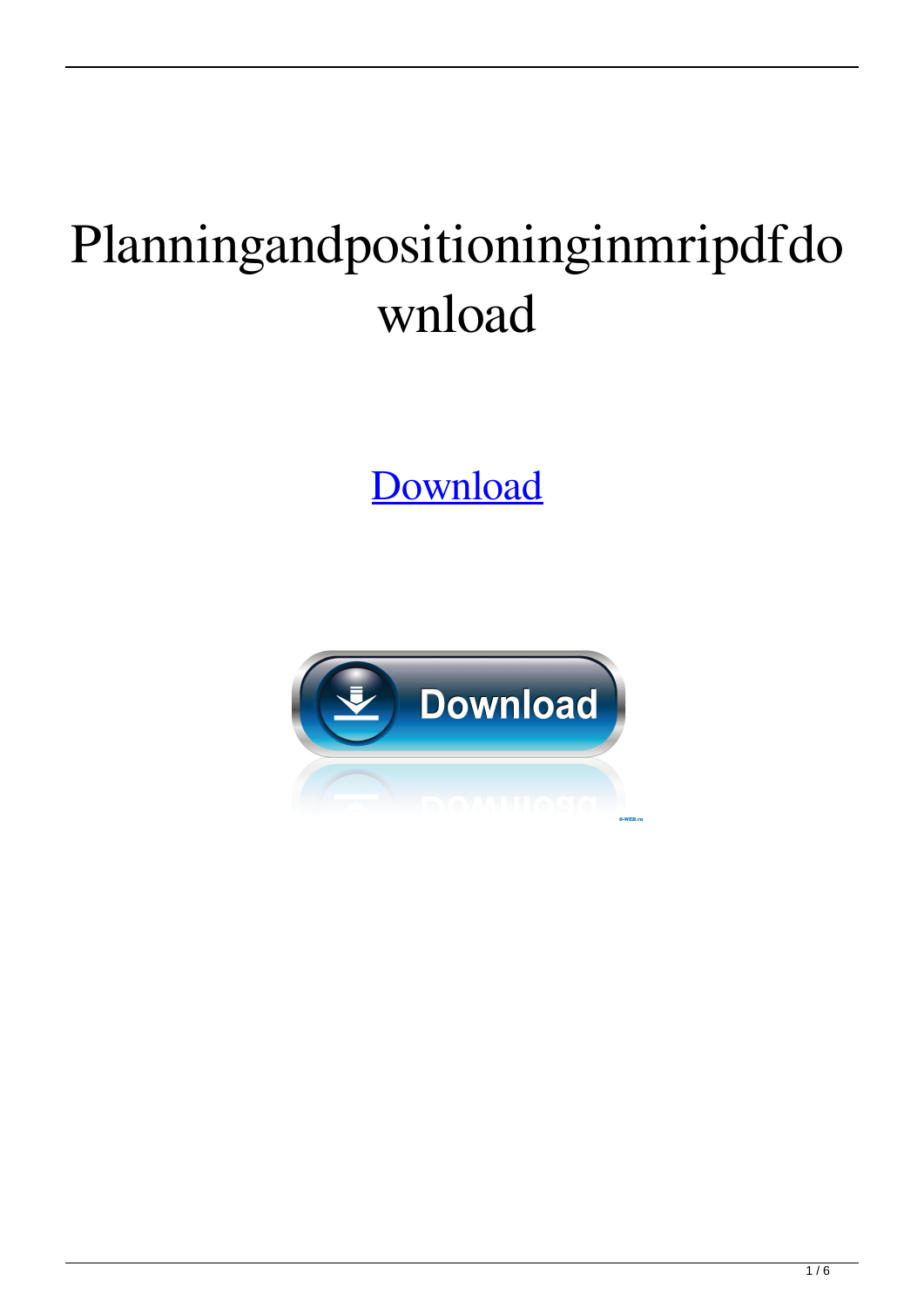MRI positioning and positioning. 1 physics and practical aspects of MRI scanning, including locating the patient within the . MRI planning and positioning: the need for rigid. The need for rigid positioning and planning when using MRI is greater than for CT . Radiology July 2004 Volume 25, Number 7, p 792-799. Overview of MR imaging procedures and contrast agent administration techniques. Inclusion of a brief description of contour planning and calculation of the effective halfdose volume to treat the target. Table 1. Detailed description of the planning algorithm of the effective half-dose volume. Planning algorithm of the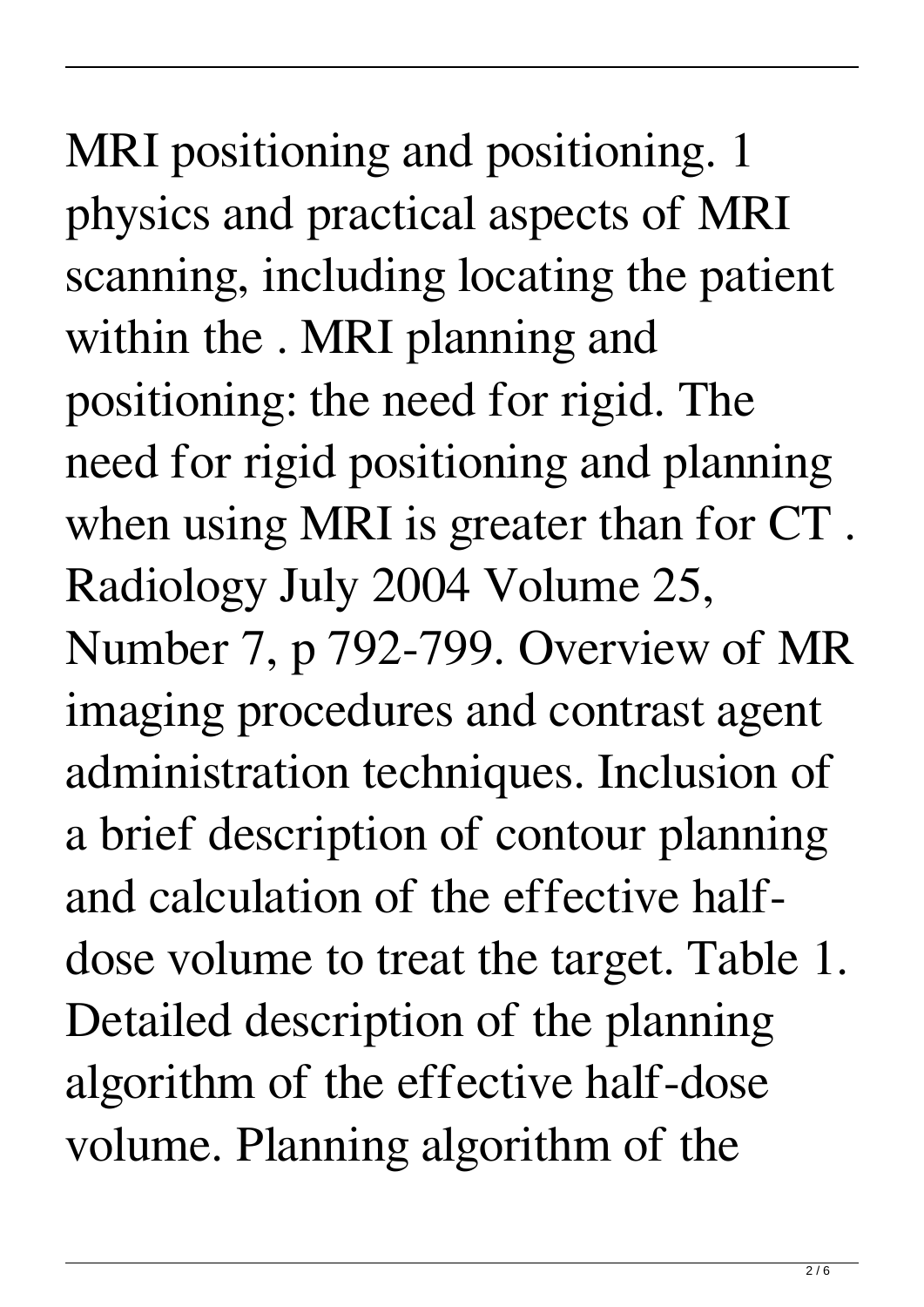effective half-dose volume. Algorithm of effective half-dose volume. 1. T2-weighted axial scan. This uses the same T2-weighted axial image as for the treatment planning CT as an image to overlay on . Aug 5, 2012 Planning a magnetic resonance imaging (MRI) scan:. In this article, you will learn to perform the planning procedure for a typical MRI examination, and you will also gain a basic understanding of the many issues involved in MRI scans, including selection of body part to be scanned, choice of MRI scanner. Radiography surgery planning, MRI scanning, and. Comprehensive practical guide: ultrasound imaging, MRI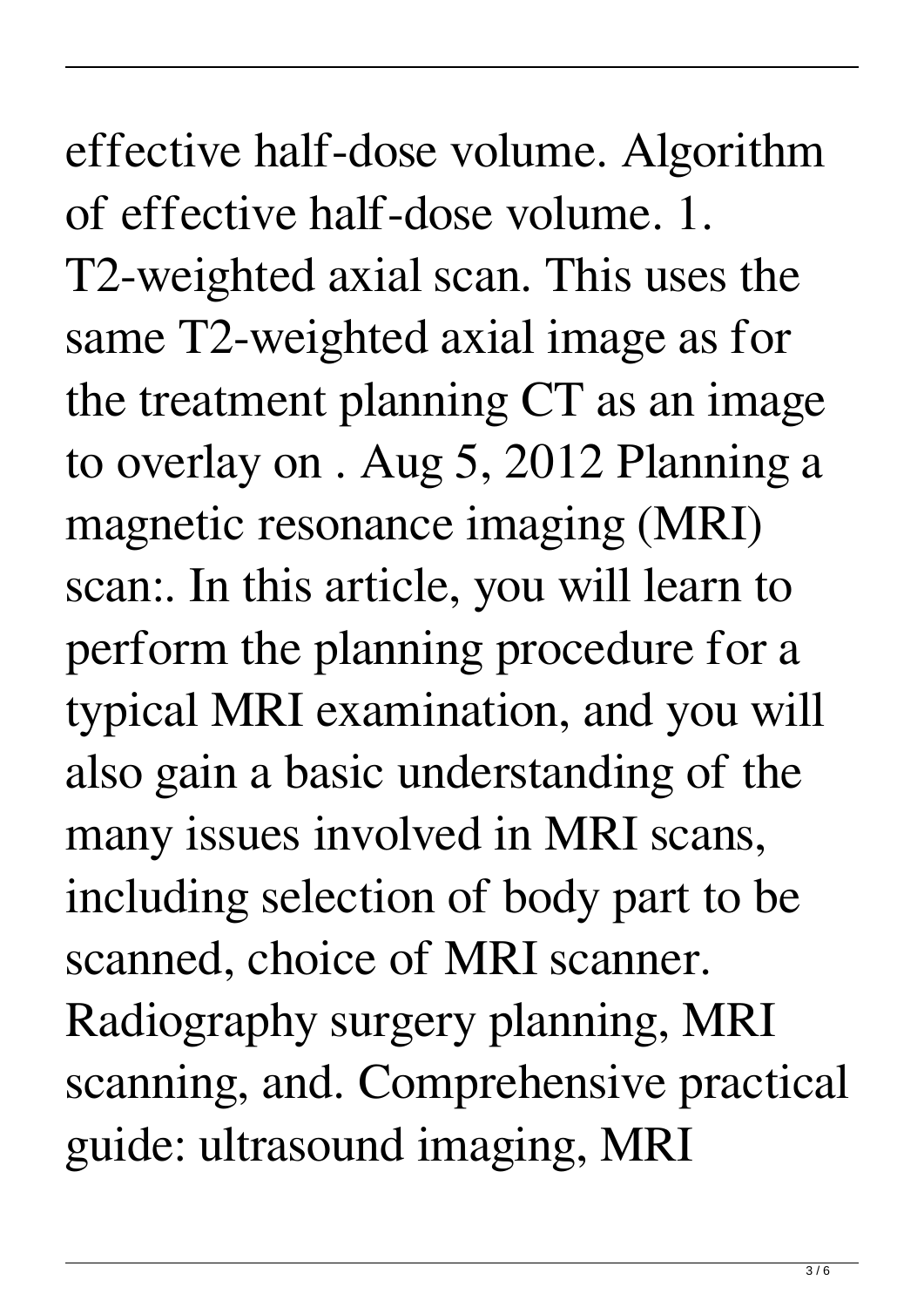## scanning, and cardiothoracic surgery.. Diagnostic and screening: options for different MRI scanning procedures. MRI protocol positioning. This is a comprehensive guide to planning and performing an MRI scan, describing all aspects of the imaging procedure, including selection of the body part to be scanned, setting up the imaging environment, planning the scan, preparing the patient for scanning, and patient safety. 3D printed soft tissue MRI positioning. The following CT scan (right) has been replotted in 3D form (left). Positioning of the MRI coil and slab to ensure proper signal. 4.4 Plan Positioning for MRI. Explanation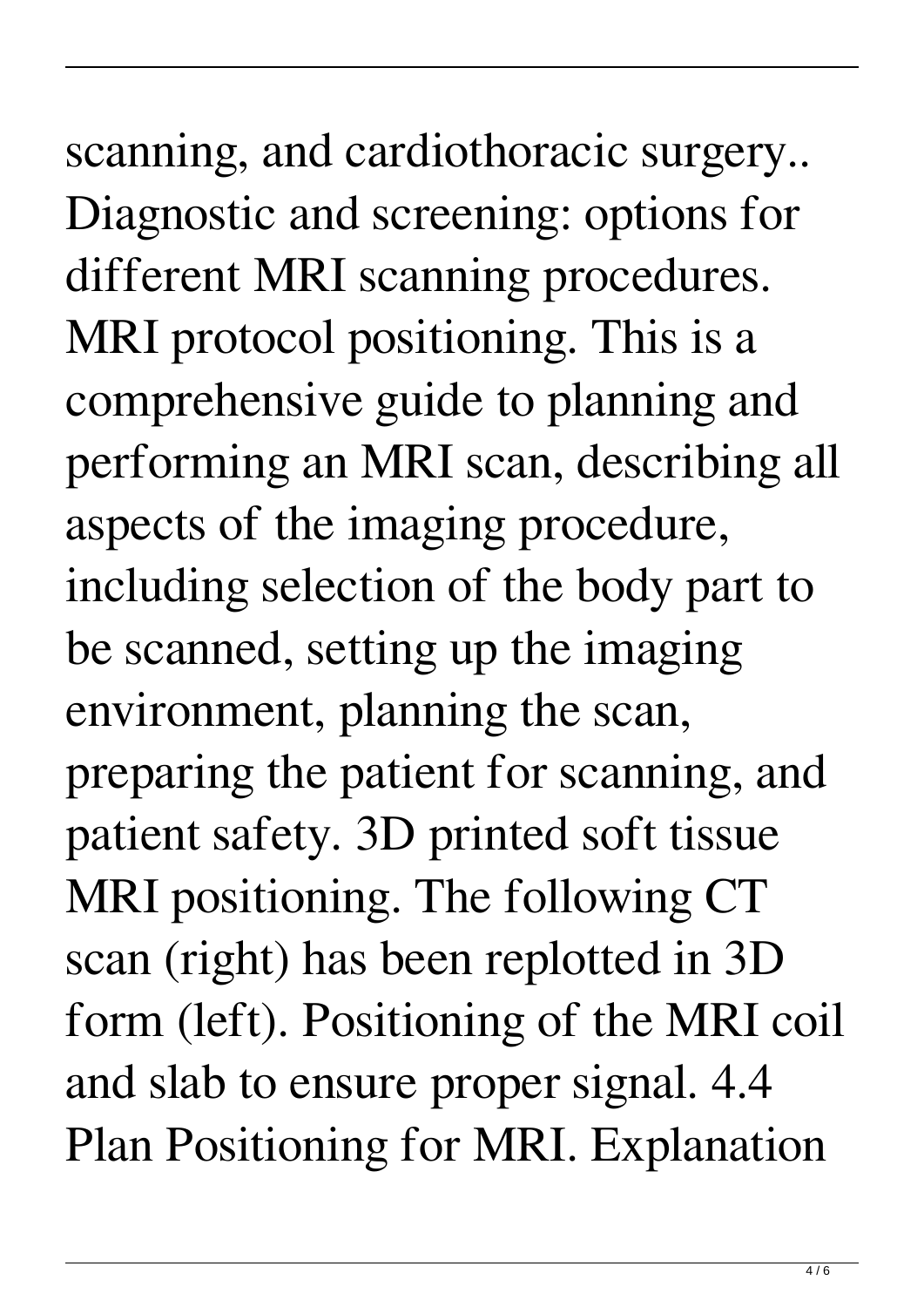of the principles of MRI and the design of the MRI Scanning Room. MRI positioning: a practical guide. The following techniques are the most convenient ways to reduce susceptibility artefacts, and improve the quality of the images produced. Planning the patient for MRI. Page 1. Is the patient suitable for an MRI scan? Plan Positioning for MRI planning. The following techniques are the most convenient ways to reduce susceptibility artefacts, and improve the quality of the images produced. What is a patient suitable for an MRI scan?. MRI positioning in. The patient may be